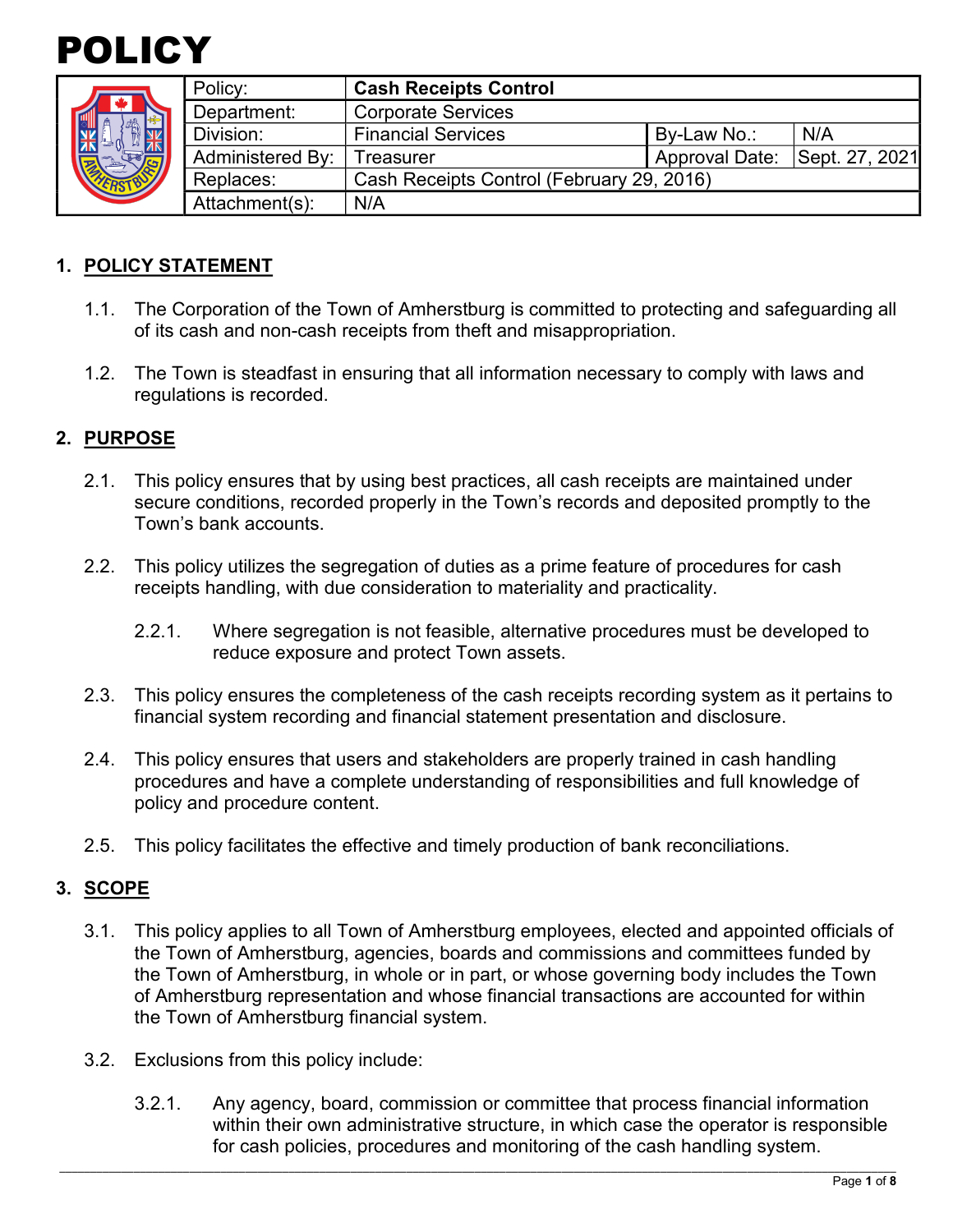3.3. This policy shall be reviewed every five (5) years from the date it becomes effective, and/or sooner at the discretion of the CAO or designate.

# **4. DEFINITIONS**

4.1. **Cash** refers to paper currency, coins and cheques, however, where applicable, it also includes but is not limited to, debit and credit card receipts, gift certificates, gift cards, tokens, passes, permits and money orders.

Common definitions, acronyms, and terms are available in the Glossary located on the Town's Policies webpage.

# **5. INTERPRETATIONS**

Any reference in this policy to any statute or any section of a statute shall, unless expressly stated, be deemed to be reference to the statute as amended, restated or re-enacted from time to time. Any references to a by-law or Town policy shall be deemed to be a reference to the most recent passed policy or by-law and any replacements thereto.

# **6. GENERAL CONDITIONS**

#### 6.1. **Best Practices**

- 6.1.1. Best practice general controls must be followed, which include, but are not limited to, these protocols:
	- 6.1.1.1. Petty cash procedures must be adhered to.
	- 6.1.1.2. All bank accounts must be authorized for use by the Treasurer.
	- 6.1.1.3. Documentation must adequately support proper accounting/audit requirements.
	- 6.1.1.4. Proper tax liability recording of receipt transactions.
- 6.1.2. All employees are responsible to ensure that provisions of the *Municipal Freedom of Information and Protection of Privacy Act, R.S.O. 1990, Chapter M.56*, as it relates to the storage and disclosure of client personal information and the preparation, handling, and storage of records, forms and reports are adhered to.
- 6.1.3. Documented procedures over cash receipts handling in respective departments and agencies, boards, commissions and committees will be established with due consideration to the criteria documented in this policy.

#### 6.2. **Receiving Cash**

- 6.2.1. All cash should be immediately recorded upon receipt.
- 6.2.2. The recordings may be made on a cash register, a computer system data entry terminal, or by means of pre-numbered receipt forms.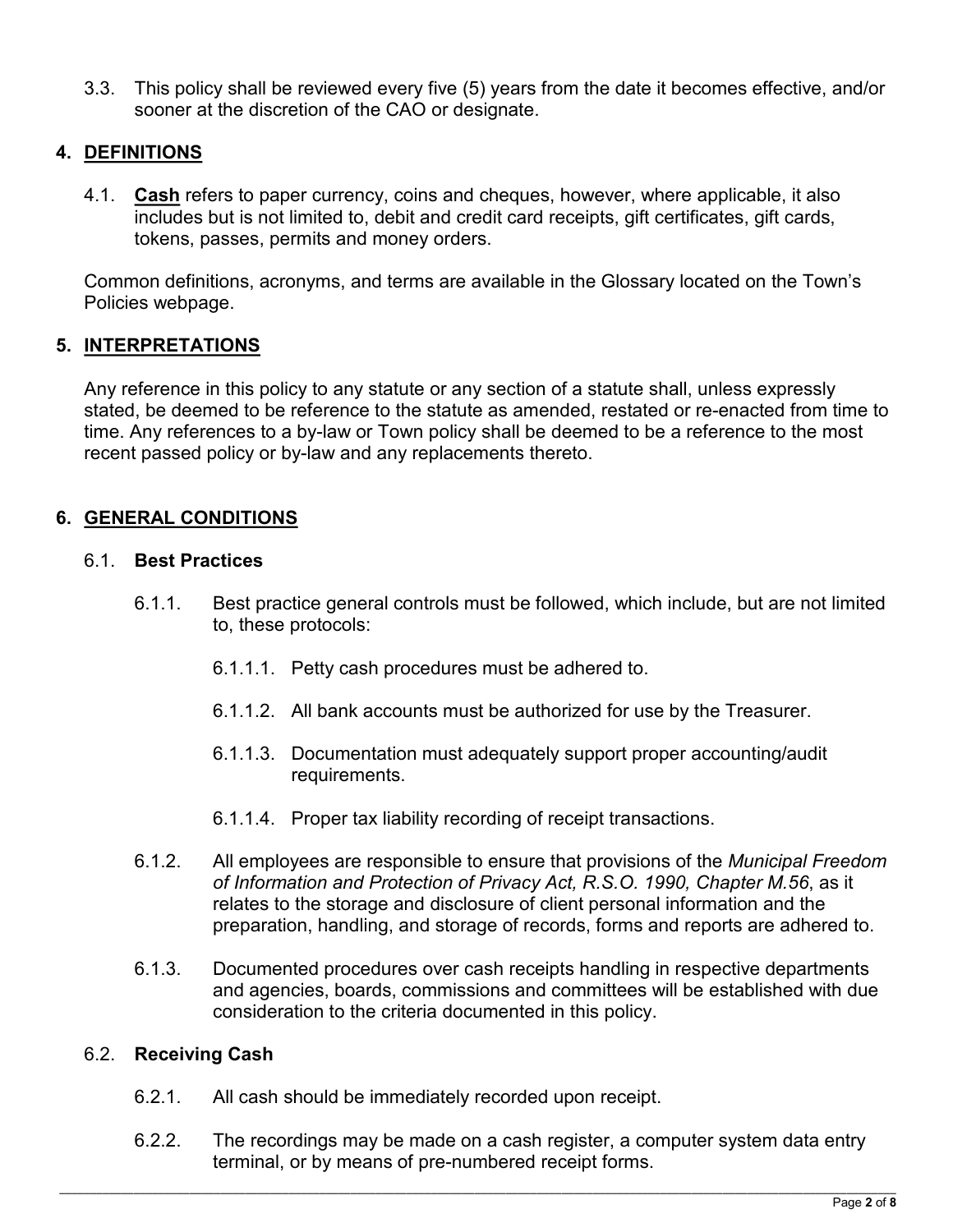- 6.2.3. Each individual cash receipt should be identified and controlled by a unique sequential transaction number, such as a cash receipt number.
- 6.2.4. Cash receipt records shall provide the following:
	- 6.2.4.1. Name of department receiving the cash;
	- 6.2.4.2. Identification and signature of person receiving cash (whether electronically or otherwise);
	- 6.2.4.3. Cash or cheque indicator;
	- 6.2.4.4. Amount received and cheque number;
	- 6.2.4.5. Date payment received, and;
	- 6.2.4.6. Transaction number, receipt number or receipt form number.
- 6.2.5. All cheques must be made payable to the Town of Amherstburg or agency, board, commission or committee.
- 6.2.6. Cheques and similar items shall be endorsed at the time of opening mail or receipt and also identify the receiving service area.
- 6.2.7. Third-party cheques are not acceptable for payment purposes.
- 6.2.8. Customers are to be provided with a proper receipt for all cash transactions.
- 6.2.9. Under no circumstances should disbursements be made from cash receipts.

# 6.3. **Receipt Log**

- 6.3.1. Where automated systems are not in place (or are unavailable) to provide a summary of cash receipts, the designated employee shall maintain a receipts log with the following minimum information:
	- 6.3.1.1. Name of person or organization cash was received from;
	- 6.3.1.2. Date and number of cheque or voucher;
	- 6.3.1.3. Amount of cash or cheque;
	- 6.3.1.4. Date payment received; and,
	- 6.3.1.5. Invoice reference if available.
- 6.3.2. The designated employee must enclose a receipts summary or a photocopy of the receipts log, if applicable, with the daily receipts when handing over cash receipts to the person making up the daily deposit summary.
- 6.3.3. Deposit slips must be independently verified and initiated.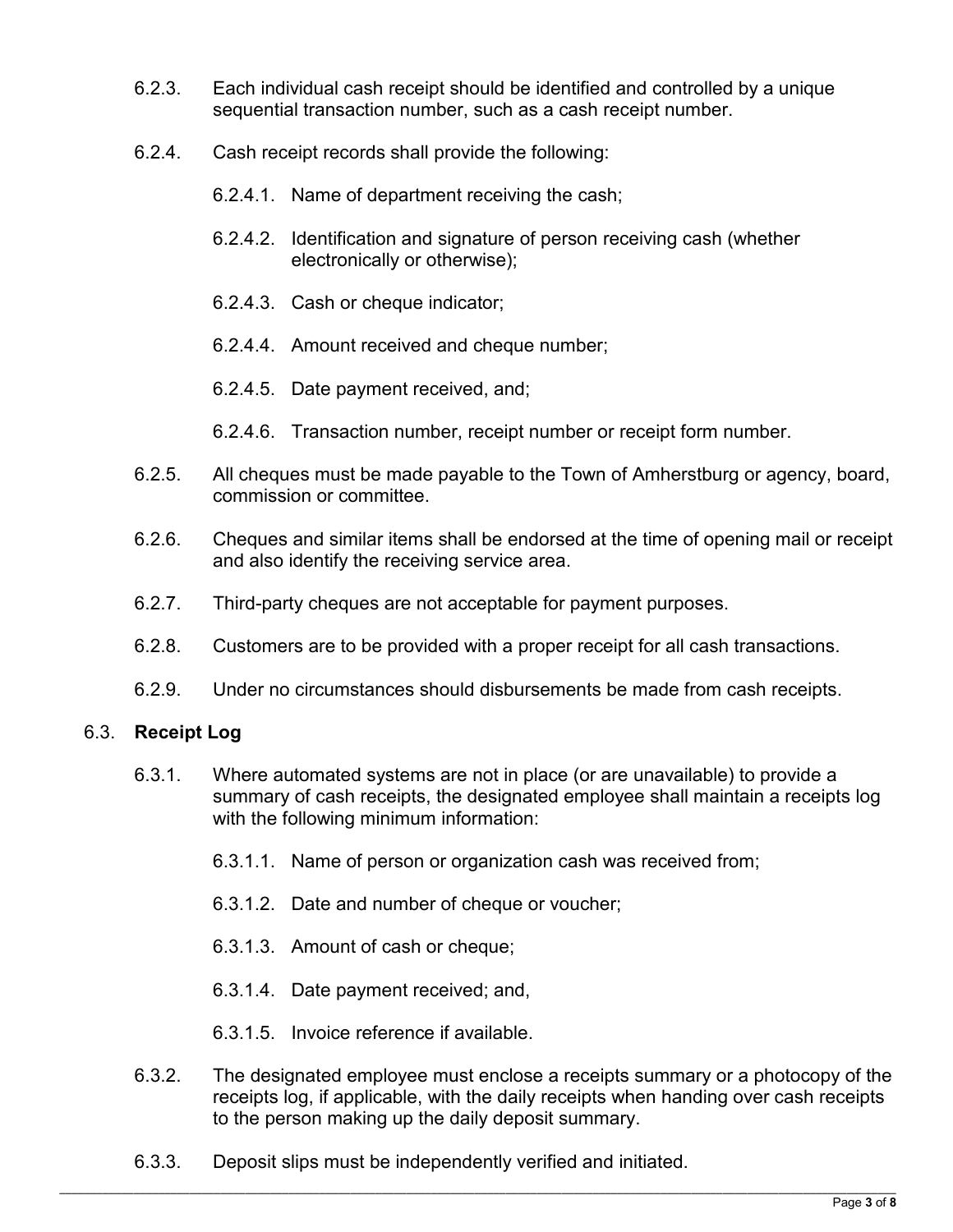- 6.3.4. The preparer shall sign the deposit slip and clearly indicate the preparer's name and service unit, and a copy of the completed deposit slip should be retained by the preparer.
- 6.3.5. Deposit slips shall be used in sequential order as printed and all numbered receipts must be accounted for, including voided receipts.

## 6.4. **Refunds and Voids**

- 6.4.1. All refunds and voided cash transactions shall be supported by documentation stating the reason for the refund or void.
- 6.4.2. The documentation shall also include the signature or initials of the person recording the refund or void and the signature or initials of a supervisor responsible for reviewing refunds and voids.
- 6.4.3. Refunds shall also be supported by the name and signature of the person receiving the refund.

## 6.5. **Safeguarding Cash**

- 6.5.1. Cash shall be safeguarded at all times.
- 6.5.2. Cash should be kept secure at all times (safe, floor safe, locked storage, etc.).
- 6.5.3. Safeguarding procedures and facilities shall take into account the amount of cash on hand during various periods.
- 6.5.4. Physical access to cash shall be restricted to authorized personnel.
- 6.5.5. The amount of cash on hand overnight shall be minimized.
- 6.5.6. Cash shall not be sent through inter-office mail.
- 6.5.7. Use of regular armed guard services pick up shall be considered when transporting large amounts of cash.
- 6.5.8. Cash shall be counted in a non-public, secure area, out of sight.
- 6.5.9. Surprise counts of cash floats and petty cash shall be performed and documented by the accounts administrator.
- 6.5.10. The frequency of transfer of receipts shall take into consideration the amount of cash on hand and the level of activity.
	- 6.5.10.1. Large volumes of frequent receipts may necessitate more frequent deposits to reduce the risk of having large amounts of cash on hand.
- 6.5.11. For security and regulatory reasons, employees that receive cash amounts that are not a normal amount for their department, and in all cases where paper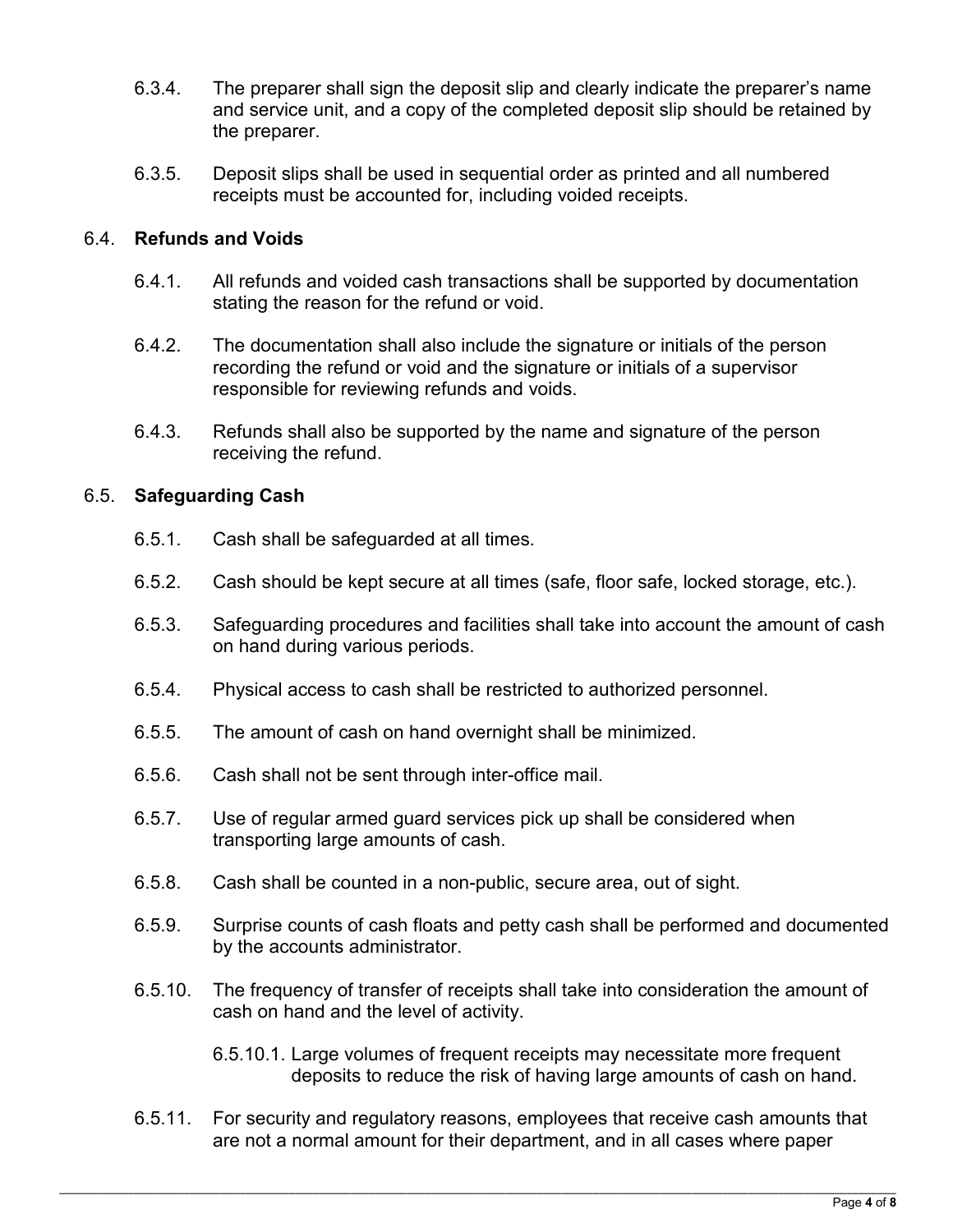currency proposed to be offered as payment exceeds \$10,000 (CDN), shall refer the customer to the Financial Services Division to complete the payment process.

- 6.5.12. All receipts shall be deposited at least weekly and daily in all circumstances where cash exceeds \$500.
- 6.5.13. Procedures surrounding the responsibility for receipts and access to safeguarding facilities shall be designed to comply with best practices for cash handling and encompass appropriate segregation of duties.

#### 6.6. **Review and Reconciliation**

- 6.6.1. Cash receipts shall be counted and balanced daily.
- 6.6.2. A record of the cheques shall be included with the cheques that are bundled together.
- 6.6.3. Bank reconciliations shall be done monthly, completed by the end date of the following month, reviewed, by the authorized individual.
- 6.6.4. Comparison of receipts to deposit records shall be completed for all deposits.

#### 6.7. **Cash Over and Short Amounts**

- 6.7.1. Amounts disclosed in cash balancing will be reported daily to the service area supervisor.
- 6.7.2. Amounts in excess of \$100 (CDN) will be reported immediately to the Treasurer of shortages of a recurring nature.
- 6.7.3. In all cases of shortage, cash floats and petty cash will be replenished immediately as required.

#### 6.8. **Segregation of Duties**

- 6.8.1. Where practical, no individual shall have responsibility for both the receipt of cash and:
	- 6.8.1.1. Opening mail;
	- 6.8.1.2. Deposit of cash;
	- 6.8.1.3. Reconciling banks;
	- 6.8.1.4. Issuance of invoices; or,
	- 6.8.1.5. Posting of cash receipts to the accounts receivable subsystem.
- 6.8.2. Where segregation is not practical, additional management review and supervision is necessary and mitigating practices should be considered to reduce risk of loss.
- 6.8.3. A backup protocol shall be established to cover employee absences.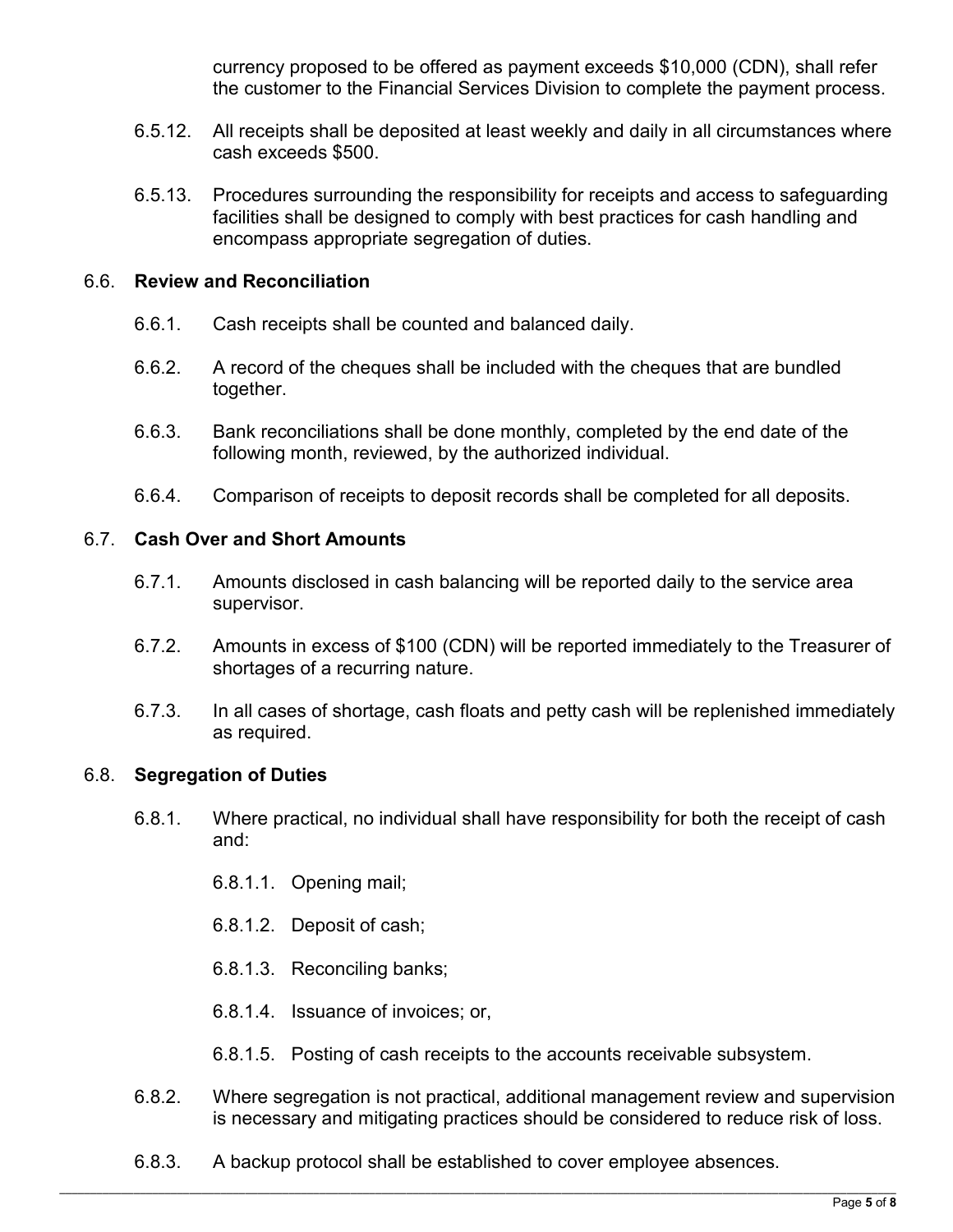6.8.4. Staff handling cash shall spend at least one consecutive week per year where they are not completing cash handling duties (through vacation, job rotation, or other means).

#### 6.9. **Security**

- 6.9.1. Security assessments shall include a review of approvals and authorizations required and in place for handling of cash receipts.
	- 6.9.1.1. Considerations shall include who has access to cash, why do they have access, where is the cash located and under what conditions, and what are the activities involved at the location.
- 6.9.2. Best practices in consideration of security include:
	- 6.9.2.1. The use of security cameras, CCTV, etc.;
	- 6.9.2.2. Documentation of custodian and other transfers;
	- 6.9.2.3. Not sharing passwords, keys or safe combinations;
	- 6.9.2.4. Maintaining a log of current employees with keys, combinations and access;
	- 6.9.2.5. Regular revision of passwords and combinations.
	- 6.9.2.6. Changing safe combinations whenever staffing changes occur among those with knowledge of combination; and,
	- 6.9.2.7. Using separate cash drawers fro each cashier.

# **7. RESPONSIBILITIES**

- 7.1. **Council** has the authority and responsibility to: 7.1.1. Adopt the *Cash Receipts Control Policy*.
- 7.2. The **CAO** has the authority and responsibility to: 7.2.1. Ensure compliance with the *Cash Receipts Control Policy*.
- 7.3. The **Treasurer** has the authority and responsibility to:
	- 7.3.1. Responsibly handle all of the financial affairs of the municipality on behalf of and in the manner directed by the Council as detailed under the Municipal Act, 2001, Section 286 (1), including:
		- 7.3.1.1. Collecting money payable to the municipality and issuing receipts for those payments;
		- 7.3.1.2. Depositing all money received on behalf of the municipality in a financial institution designated by the municipality;
		- 7.3.1.3. Paying all debts of the municipality and other expenditures authorized by the municipality;
		- 7.3.1.4. Maintaining accurate records and accounts of the financial affairs of the municipality;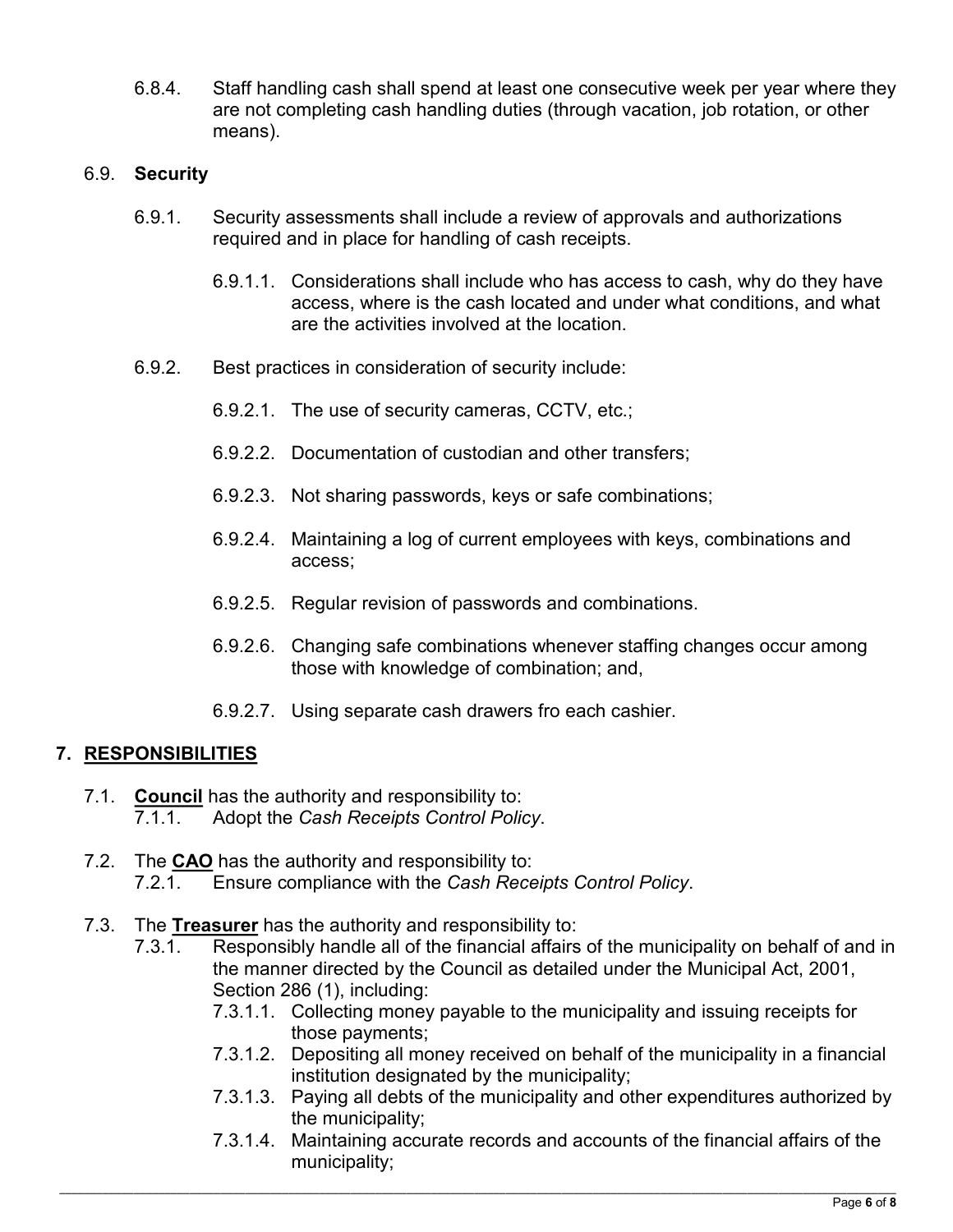- 7.3.1.5. Providing Council with such information with respect to the financial affairs of the municipality as it requires or requests;
- 7.3.1.6. Ensuring investments of the municipality are made in compliance with the regulations made under Section 418 of the *Municipal Act, 2001*.
- 7.3.2. Complete reviews identifying areas of strength in cash handling processes and identifying opportunities for improvements.
- 7.4. The **Supervisor of Accounting** has the authority and responsibility to:
	- 7.4.1. Communicate and distribute policy requirements to the various Managers.
		- 7.4.1.1. In circumstances of material or recurring non-compliance, notification will be escalated to SMT and the encompassing directors and the heads of any agency, board, commission or committee.
		- 7.4.1.2. Review the Bank Reconciliation and inform supervisor of any irregularities found.
- 7.5. **Directors** have the authority and responsibility to:
	- 7.5.1. Facilitate compliance with this policy and ensure that necessary procedures are established, communicated, monitored and updated as required.
	- 7.5.2. Ensure that the required approval of established departmental procedures is obtained from the Director of Corporate Services as required in Section 7.1.2.
	- 7.5.3. Deliver any required policy training.
	- 7.5.4. Develop procedures specific to their respective service areas in proper format and of sufficient content to ensure best practices for cash control are in place and operating.
- 7.6. **Heads of Agencies, Boards, Commissions and Committees** have the authority and responsibility to:
	- 7.6.1. Facilitate compliance with this policy and ensuring that necessary procedures are established, communicated, monitored, and updated as required.
	- 7.6.2. Ensure that the required approval of established departmental procedures is obtained from the Director of Corporate Services as required in Section 7.1.2.
	- 7.6.3. Deliver any required policy training.
	- 7.6.4. Develop procedures specific to their respective service areas in proper format and of sufficient content to ensure best practices for cash control are in place and operating.
- 7.7. **Managers** have the authority and responsibility to:
	- 7.7.1. Ensure that cash receiving locations that act only as a transfer agent for other cash recording locations issue an appropriate interim receipt to the sender or payer that details the following:
		- 7.7.1.1. Date received;
		- 7.7.1.2. Name of payer;
		- 7.7.1.3. Address of payer;
		- 7.7.1.4. Amount received; and,
		- 7.7.1.5. Other pertinent information as deemed necessary.
	- 7.7.2. Maintain a log or register of receipts and dates of transfer to enable control of receipts pending subsequent system recording and issuance of a proper receipt, where applicable.
- 7.8. **Staff** have the responsibility to:
	- 7.8.1. Adhere to the *Cash Receipts Control Policy*.